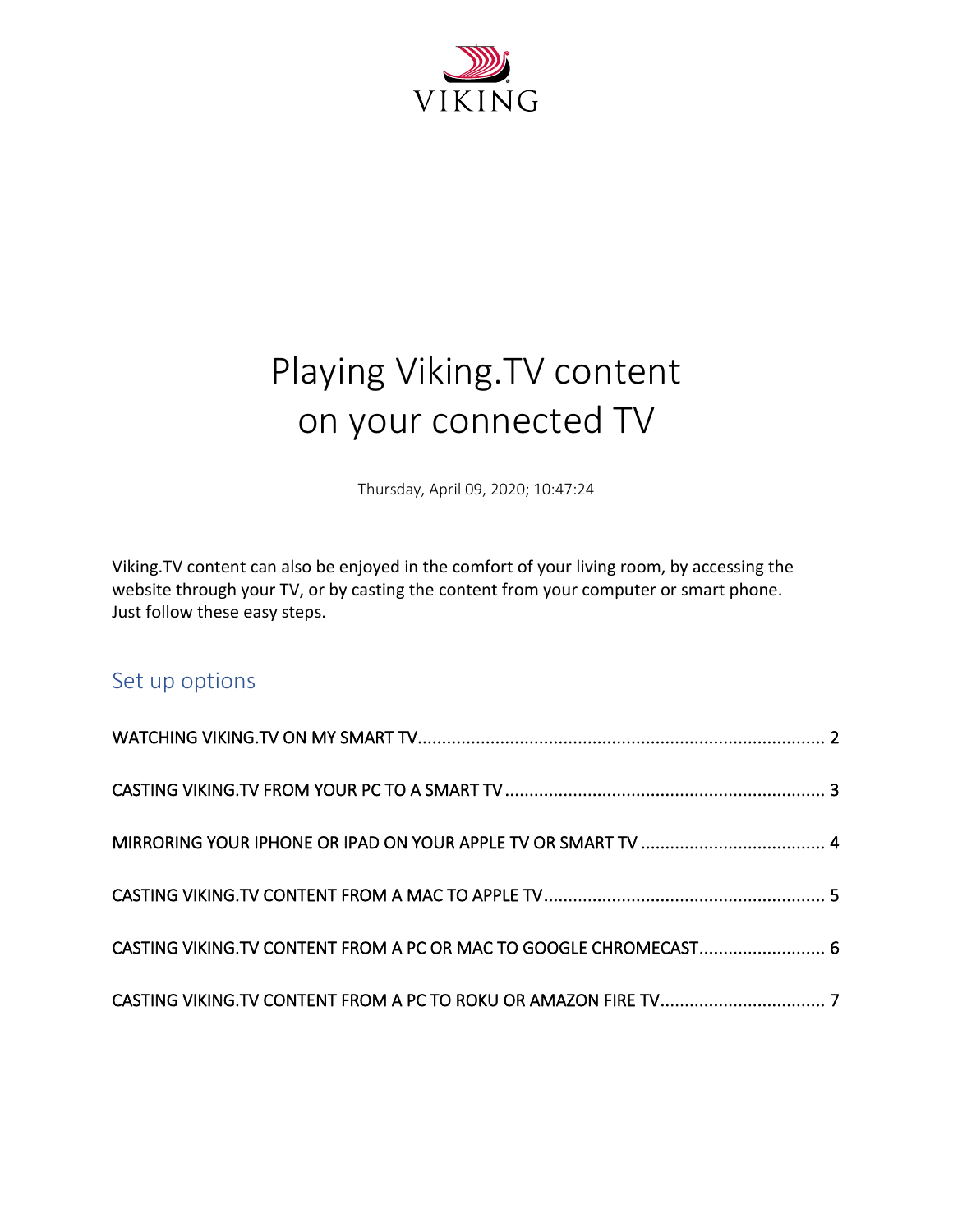## <span id="page-1-0"></span>Watching Viking.TV on my Smart TV

- 1. Press Smart TV button on your remote control.
- 2. Find the "web browser".
- 3. In the URL bar, type in *viking.tv*
- 4. Press Enter button on remote control.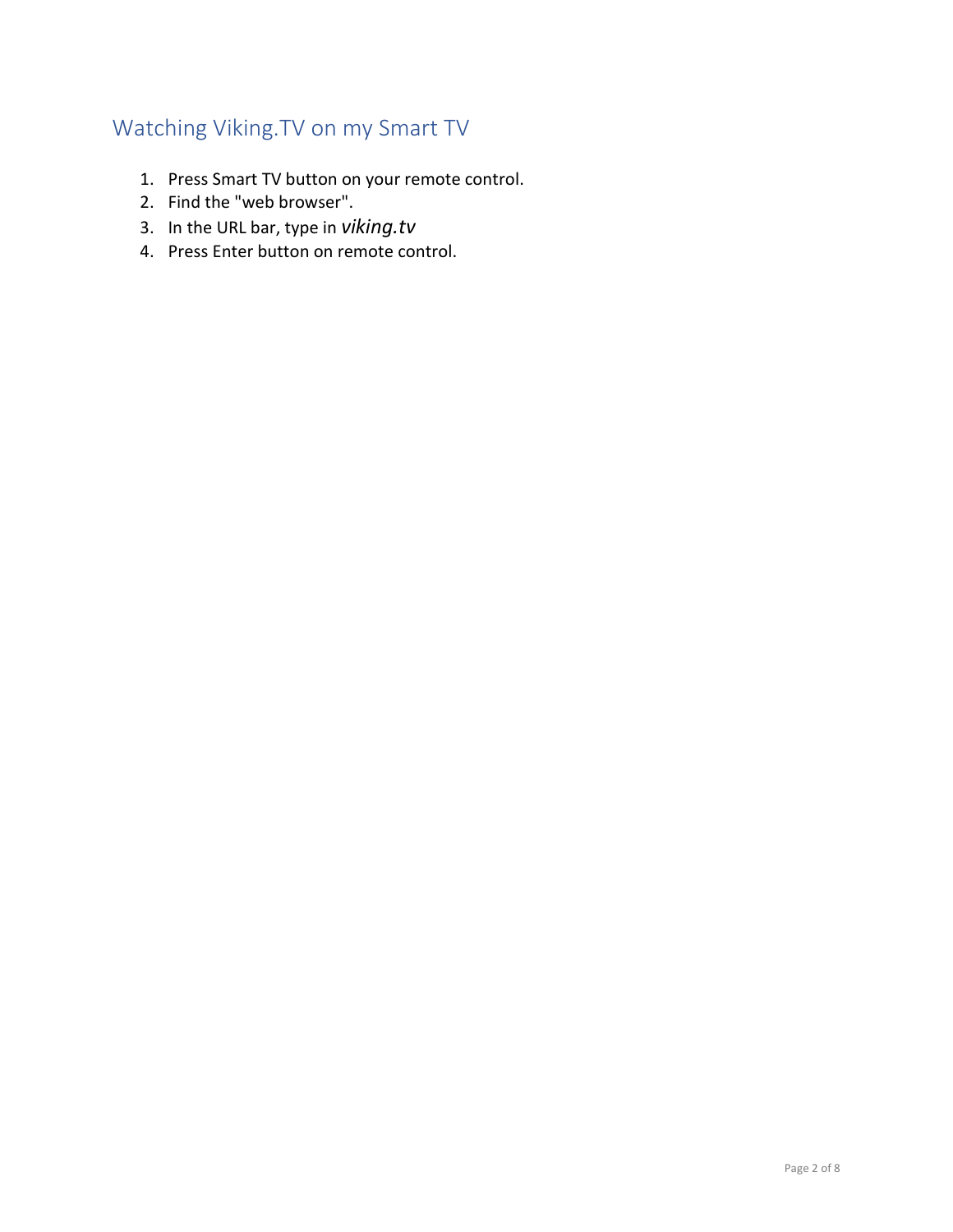## <span id="page-2-0"></span>Casting Viking.TV from your PC to a Smart TV

\*2014 or newer models

All Smart TVs sold since 2014 support Miracast which should enable you to mirror your PC's screen on your TV by following these steps:

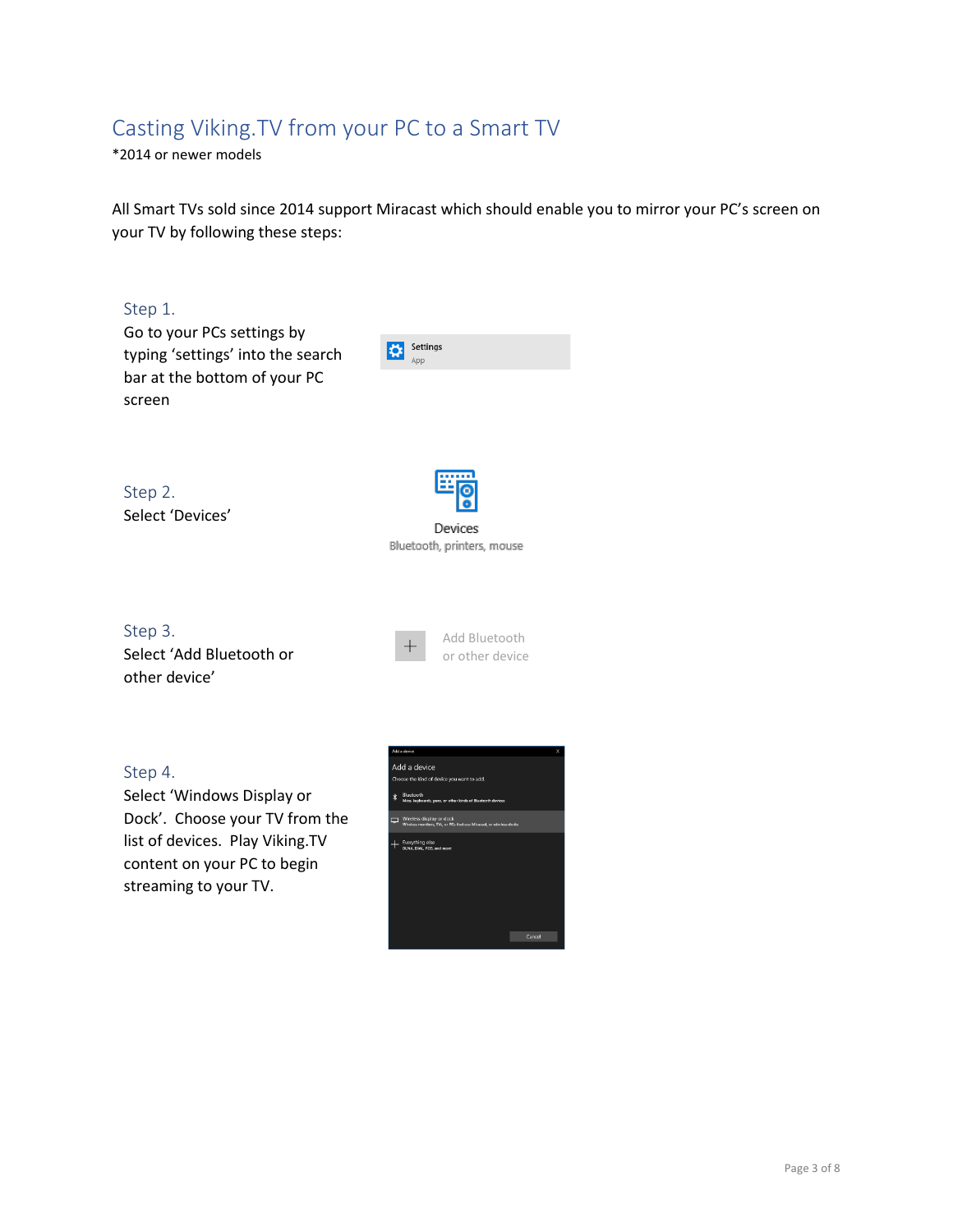## <span id="page-3-0"></span>Mirroring your iPhone or iPad on your Apple TV or smart TV

Use Screen Mirroring to see the entire screen of your iOS device on your Apple TV or AirPlay 2 compatible smart TV.

### Step 1.

Connect your iOS device to the same Wi-Fi network as your Apple TV or AirPlay 2-compatible smart TV.

#### Step 2.

Open Control Center:

- On iPhone X or later or iPad with iOS 12 or later: Swipe down from the upper-right corner of the screen.
- On iPhone 8 or earlier or iOS 11 or earlier: Swipe up from the bottom edge of any screen.

## Step 3.

 $Tap \overset{\frown}{\Box}$  Screen Mirroring.

## Step 4.

Select your Apple TV or AirPlay 2-compatible smart TV from the list.

#### Step 5.

If an AirPlay passcode appears on your TV screen, enter the passcode on your iOS device.

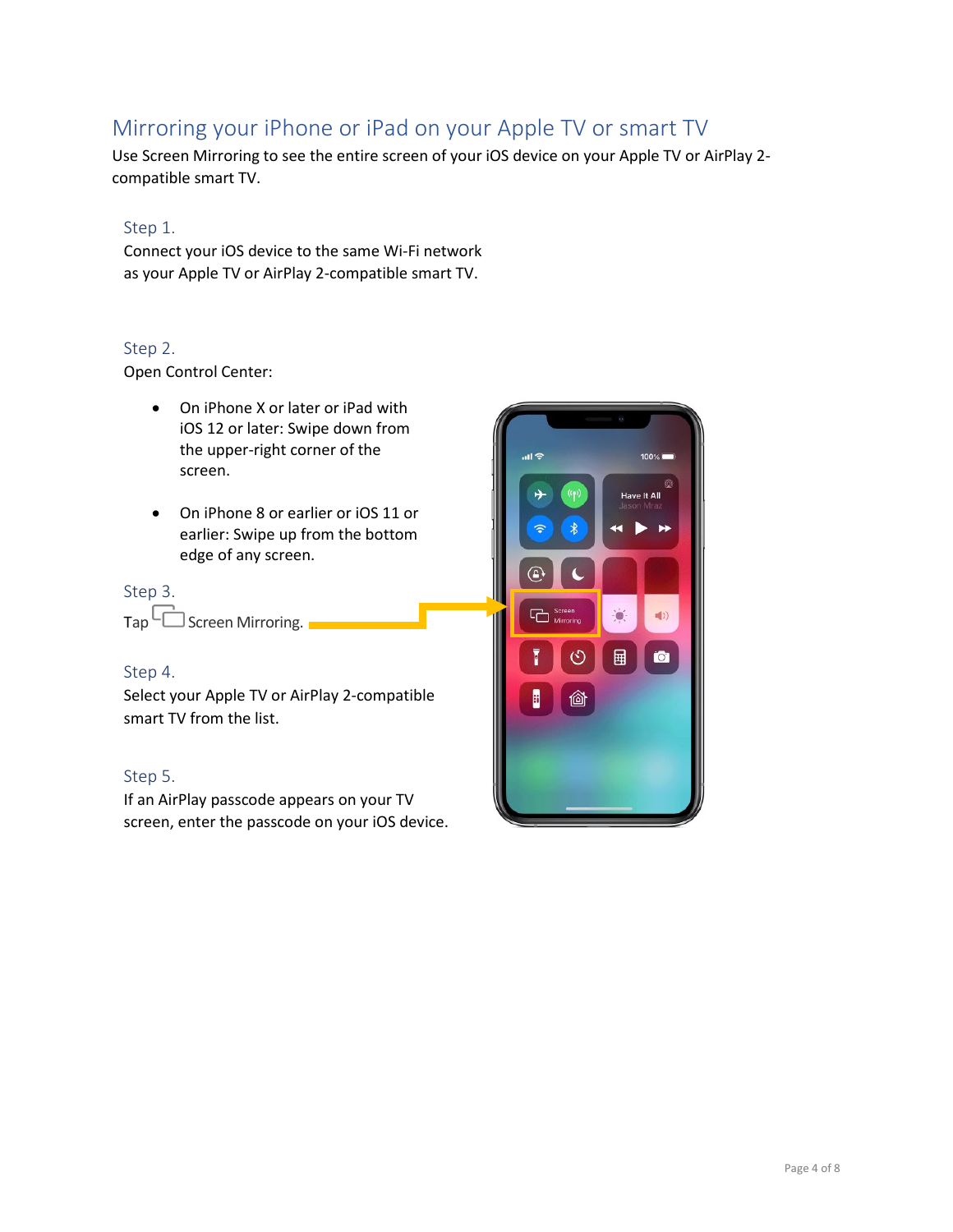## <span id="page-4-0"></span>Casting Viking.TV content from a Mac to Apple TV

Mac computer users also have another alternative for watching Viking.TV on their television – Apple TV.

## Step 1.

With your Mac and Apple TV on the same wireless network, click on the AirPlay icon in the menu bar and choose Apple TV.



### Step 2.

Navigate to Viking.TV and play the videos within your Safari browser to see them streaming on your TV.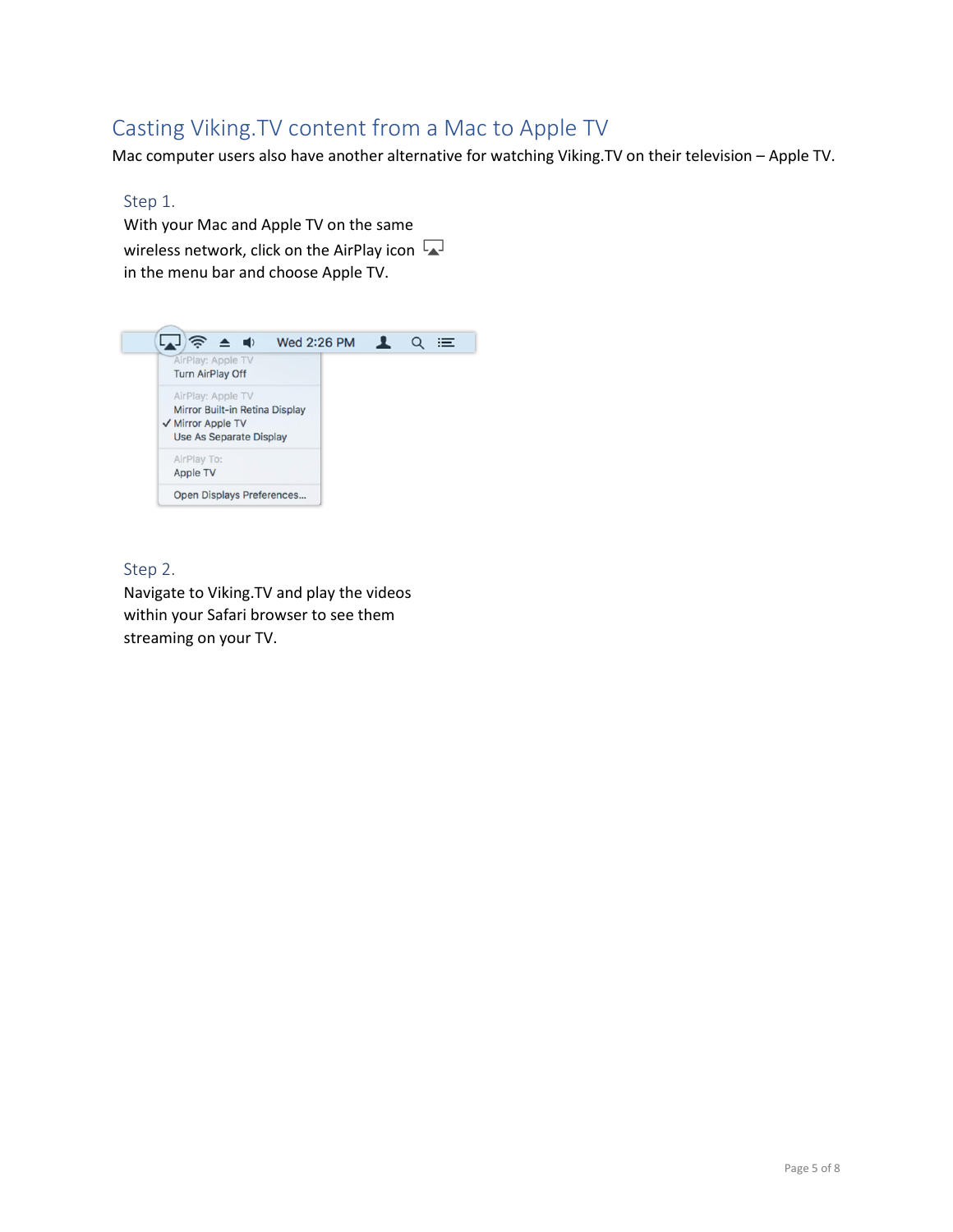## <span id="page-5-0"></span>Casting Viking.TV content from a PC or Mac to Google Chromecast

Google's Chromecast is a popular option for viewing PC content viewed in the Chrome Internet browser on a TV.

#### Step 1.

On your computer device, load the Chrome browser and navigate to Viking.TV. Click on the three dots at the top of the browser and select 'cast' from the list.

| New tab                           |      |      | $Ctrl+T$   |  |
|-----------------------------------|------|------|------------|--|
| New window                        |      |      | $Ctrl + N$ |  |
| New incognito window Ctrl+Shift+N |      |      |            |  |
| History                           |      |      |            |  |
| Downloads                         |      |      | $Ctrl + J$ |  |
| <b>Bookmarks</b>                  |      |      |            |  |
| Zoom                              | 100% |      | 83         |  |
| Print                             |      |      | $Ctrl + P$ |  |
| Cast                              |      |      |            |  |
| Find                              |      |      | $Ctrl + F$ |  |
| More tools                        |      |      |            |  |
| Edit                              | Cut  | Copy | Paste      |  |
| Settings                          |      |      |            |  |
| Help                              |      |      |            |  |
| Exit                              |      |      |            |  |

#### Step 2.

Select the device that you wish to cast to and proceed to play the videos on Viking.TV on your PC or Mac to see them streamed on your TV.

| Cast tab                        | $\times$ |
|---------------------------------|----------|
| Google Chromecast               |          |
| Sources $\overline{\mathbf{v}}$ |          |
| $\checkmark$ Cast tab           |          |
| Cast desktop                    |          |
| Cast file                       |          |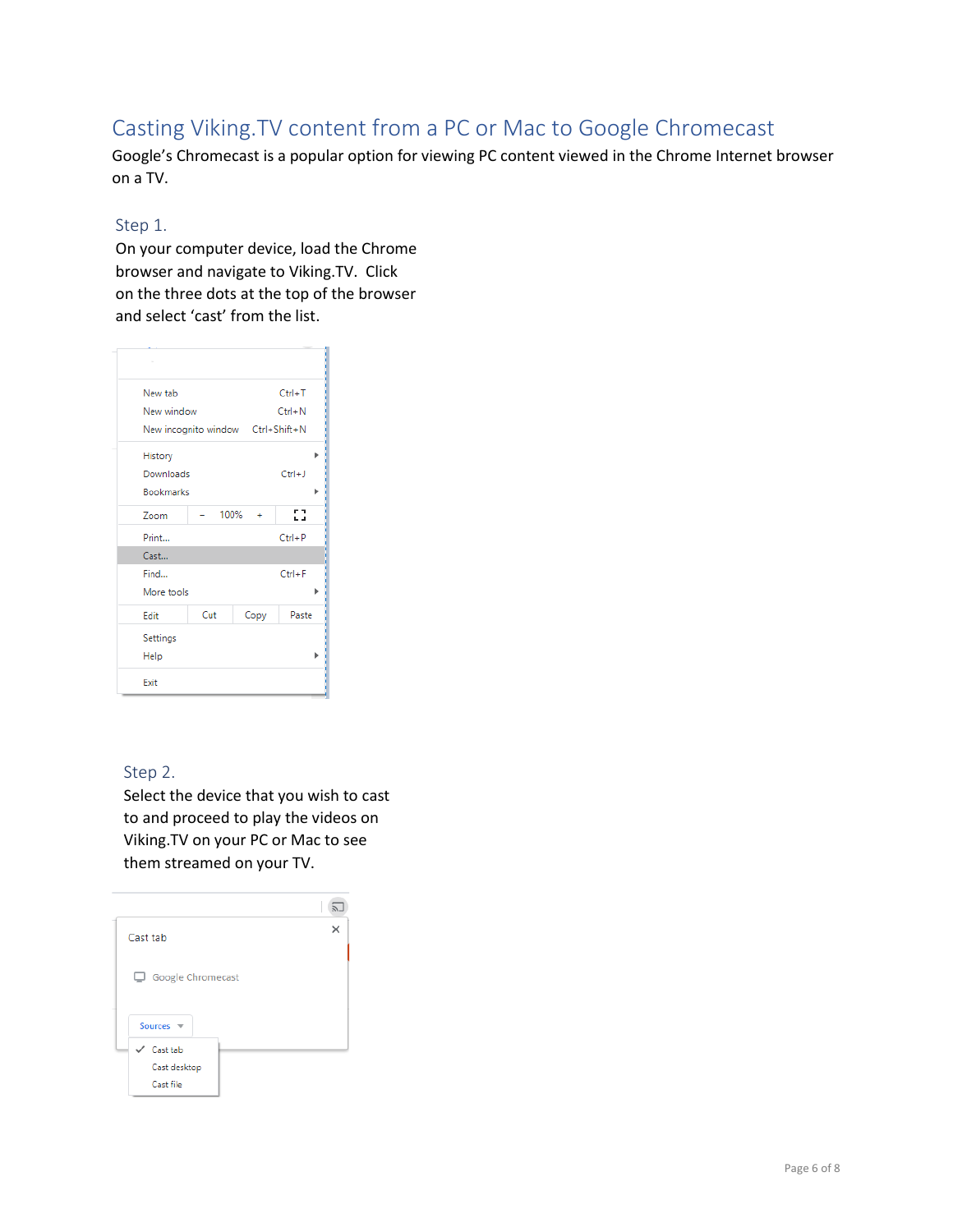## <span id="page-6-0"></span>Casting Viking.TV content from a PC to Roku or Amazon Fire TV

Roku and Amazon FireTV are two of the world's leading streaming devices for viewing connected TV content. To mirror your PC screen on a Roku, simply follow the instructions below and to mirror your PC screen on a FireTV, press the devices home button and then follow the instructions below:

#### Step 1.

Click on the notifications center link in the bottom right hand corner of your computer and click on 'Expand'



## Step 2.

Click on the 'Connect' tile to enable Windows to search for your device



## Step 3.

Select your Roku or FireTV device. You should now see your computer desktop on your TV, allowing you to view any Viking.TV videos that you play on your PC on your TV screen

| 肃                    | ൙           | प्त         | ö                 |
|----------------------|-------------|-------------|-------------------|
| Tablet mode          | Network     | Note        | All settings      |
| 空                    | Å           | D           | $(\eta)$          |
| Airplane mode        | Location    | Quiet hours | Mobile<br>hotspot |
| ※                    | $\alpha$    | ∗           | တွာ               |
| 100%                 | Night light | Bluetooth   | <b>VPN</b>        |
| Ô                    | 中           | 喃           |                   |
| <b>Battery saver</b> | Project     | Connect     |                   |